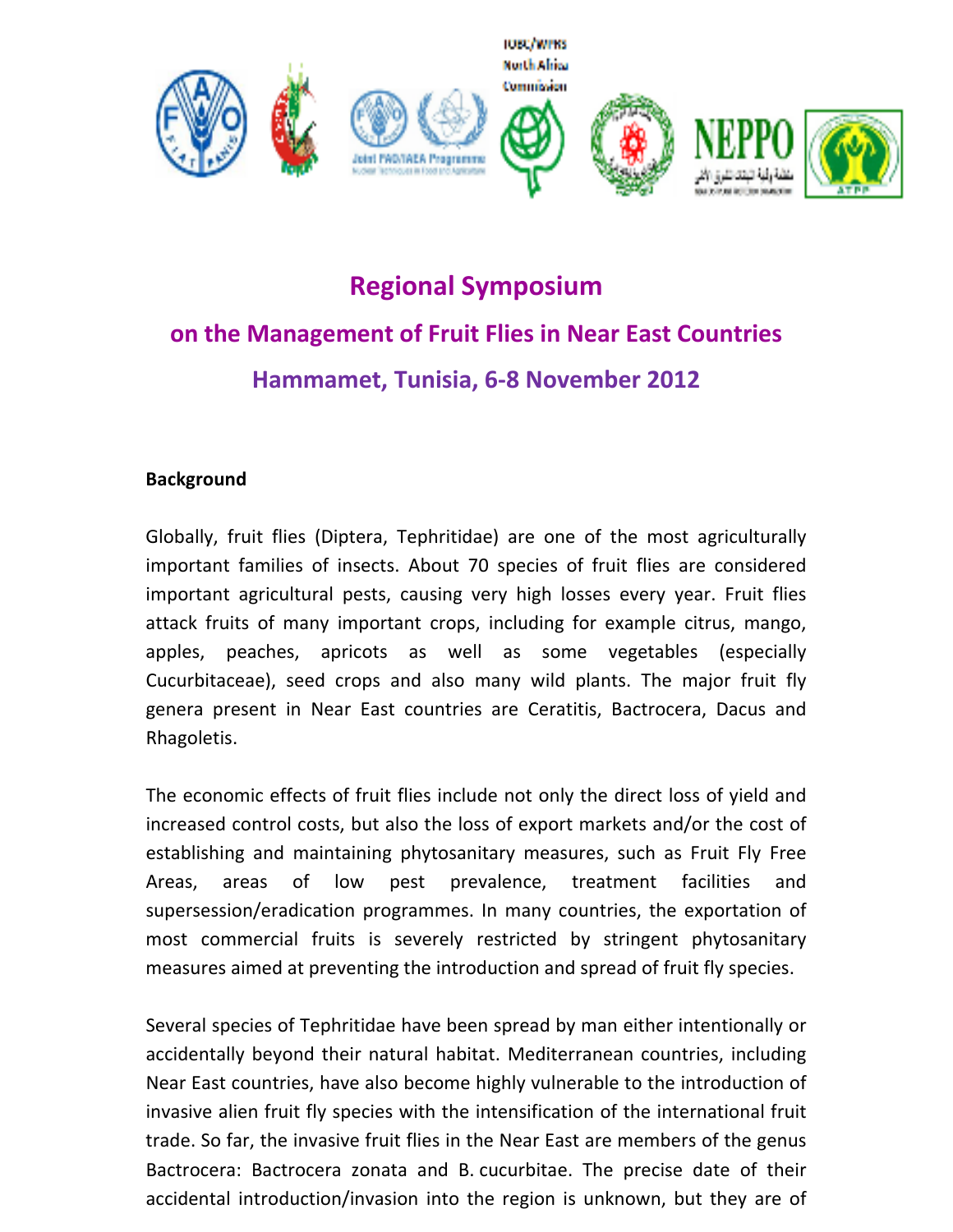Asian origin. The pest is currently widespread across many countries in the region, causing huge losses to various commercial crops and restricting access to markets.

However, the Near East, including North Africa (except Sudan), is still free from the invasion of, for example, Ceratitis cosyra, Bactrocera latifrons and the most devastating pest, B. invadens, which is very widespread in Africa. But, with the globalization of trade, the increase of human movement carrying infested fruits, poor or absent surveillance systems, insufficient staff capacity in identification, resources and the limited infrastructure of the quarantine facilities in many countries, especially in the African continent, the threat of trans‐regional invasion across Africa is becoming more imminent. A joint effort within and between the different regions of Africa, the Near East and South Europe is becoming increasingly crucial if the war against fruit flies is to be won.

The aim of this Symposium was to provide a common forum for researchers, phytosanitary regulatory and technical authorities, experts from extension services or advisory bodies, and the fruit and crop protection industry, to share their knowledge on fruit fly biology, phytosanitary and management measures in order to identify gaps in knowledge, research needs and actions to take in case of new introduction in the Near East region (including North Africa), in close collaboration with farmers.

## **Symposium activities**

The Regional Symposium on the Management of Fruit Flies in Near East Countries, Hammamet, Tunisia, 6‐8 November 2012, was organized jointly by FAO, FAO‐IAEA, AAEA, NEPPO, IOBC North Africa Commission, DG Plant Protection in Tunisia and the Tunisian Association of Plant Protection (ATPP).

The symposium included several key speakers, oral presentations, posters, a round table and a field trip, and dealt mainly with the following issues:

- brief background, history and geographical distribution of fruit flies;
- biology, ecology, life cycle, host preferences and nature of damage of fruit flies;
- detection and phytosanitary measures (pathways);
- management strategies:
	- ‐ surveillance;
	- ‐ semiochemicals (mass trapping, bait stations);
	- ‐ sanitation (good agricultural practices);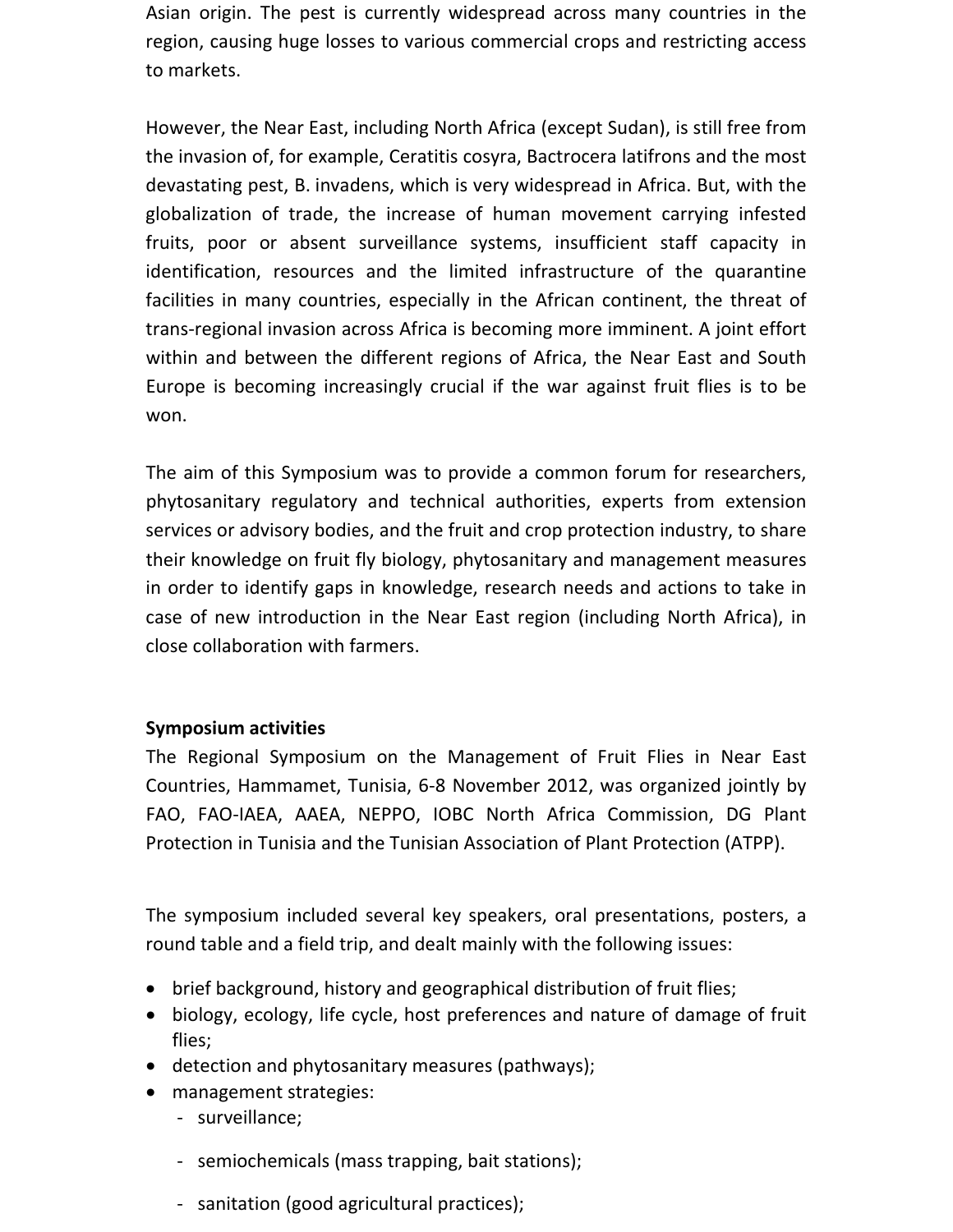- ‐ Sterile Insect Technique (SIT);
- ‐ Male Annihilation Technique (MAT);
- chemical control (present status of available active substances);
- contingency measures to respond to outbreaks;
- problems outside the Near East region, especially in Africa, Asia and South Europe;
- round table: conclusions, recommended IPM‐fruit flies strategies;
- technical and tourist trip to Cap bon (Centre Technique des Agrumes CTA), Tunisia.

The symposium provided a common forum for researchers, regulatory authorities, experts from extension services or advisory bodies, and the crop protection industry, NGOs, and many private sector and regional organizations, etc. It was a good occasion to share knowledge on fruit fly biology, phytosanitary and control measures, particularly surveillance/ monitoring, gaps and IPM strategy. Therefore, the available information related to the integrated management (IPM) of fruit flies was collected from different parts of the globe but especially from the Mediterranean region.

More than 100 participants took part in the symposium, coming from 23 countries in the Middle East, North Africa, Europe, Africa and Asia.

The activities of the symposium were developed according to the attached agenda (Annex I). The symposium took place under the patronage of HE Minister of Agriculture in Tunisia who opened the symposium in the presence of a representative of the FAO Sub‐regional Office for North Africa in Tunisia (SNE), the DG of Plant Protection in Tunisia as well as the representatives of different regional organizations participating in the symposium.

A summary on the different sessions is attached in Annex II and abstracts as well as presentations in the Annex III.

All the information related the Symposium, including the agenda and list of participants, are uploaded on the website of FAO‐AGP, RNE, FAO‐IAEA, AAEA, NEPPO, IOBC and other organizers

## **Conclusions and recommendations**

During a round table session, the conclusions and recommendations of a similar symposium on the management of fruit flies, held in Chania, Greece in July 2012, were presented and briefly discussed. However, based on numerous observations, discussions and lessons learnt during the present Symposium, several points were concluded and recommended. They are focused on the necessity to enhance the research and application of GAPs, pheromone traps,